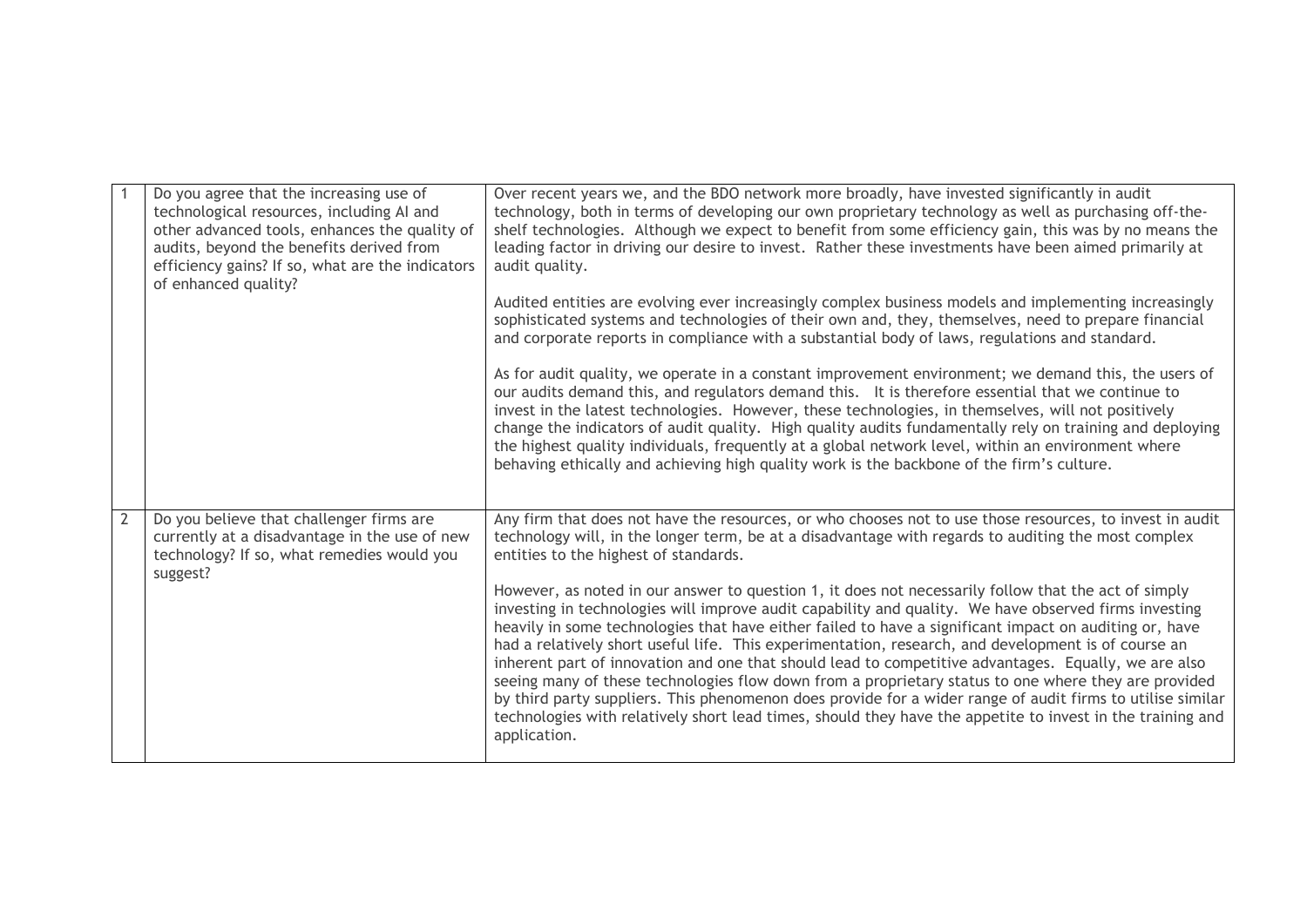|                |                                                                                                                                                                                                                                                               | This environment whereby some firms invest heavily in audit technologies, and where others wait for<br>them to be available in the wider marketplace, will continue to enable the profession as a whole to<br>increase, and compete on audit quality.<br>This in itself though, will not result in all firms auditing the most complex and sophisticated entities.<br>The Kingman, CMA and Brydon reviews together examined the regulatory environment, the market<br>structure and the scope of audit. It is only by forming a cohesive package of reforms across the<br>financial reporting ecosystem that the, so called, "challenger firms" will have the desire, means and<br>opportunity to compete.                                                                                                                                                                                                                                                                                                                                                                                                    |
|----------------|---------------------------------------------------------------------------------------------------------------------------------------------------------------------------------------------------------------------------------------------------------------|---------------------------------------------------------------------------------------------------------------------------------------------------------------------------------------------------------------------------------------------------------------------------------------------------------------------------------------------------------------------------------------------------------------------------------------------------------------------------------------------------------------------------------------------------------------------------------------------------------------------------------------------------------------------------------------------------------------------------------------------------------------------------------------------------------------------------------------------------------------------------------------------------------------------------------------------------------------------------------------------------------------------------------------------------------------------------------------------------------------|
| 3              | Other than investment, what do you believe<br>are the key challenges auditors face in the<br>increasing utilisation of automated tools and<br>techniques within the audit process? Again,<br>what remedies would you suggest to<br>overcome these challenges? | As noted above, purchasing or developing technologies is only the first step in being able to use them to<br>produce a high quality audit. Increasingly sophisticated technologies require significant investment in<br>the training of staff and integration into the overall audit methodologies.<br>Upskilling audit teams consists of both training of existing staff but will also, inevitably, requires<br>bringing new skills into the audit team, for example by employing specialists who are not auditors and<br>have not been through traditional audit training.<br>In terms of remedies, more attention needs to be given to Brydon's recommendations on the new<br>auditing profession and the skills that new auditors need. In order to change the skills base in audit<br>teams, the qualification will need to evolve. For example, do all auditors still need to be accountants;<br>the validity of the current onus and emphasis on accounting entries, tax etc. should be questioned in<br>the context of the auditor of the future; the importance of a technology qualification route. |
| $\overline{4}$ | Does the current assurance model or the<br>auditing standards represent an obstacle to<br>technological innovation? If yes, then what<br>specific standards, objectives, requirements<br>or guidance cause practitioners particular<br>difficulties?          | No, we do not believe that the current assurance model or the auditing standards represent an obstacle<br>to technological innovation.                                                                                                                                                                                                                                                                                                                                                                                                                                                                                                                                                                                                                                                                                                                                                                                                                                                                                                                                                                        |
| $\overline{5}$ | Do you believe the current level of training<br>given to auditors - both trainees and<br>experienced staff - is sufficient to allow them<br>to understand and deploy the technological<br>resources being made available?                                     | Training is of such significance that it has featured in almost all of our answers to this consultation.<br>We note above our thoughts regarding professional training leading up to qualification. Beyond this,<br>investment in training is very much a decision for each firm and individual; its sufficiency is equally<br>dependent on these decisions.                                                                                                                                                                                                                                                                                                                                                                                                                                                                                                                                                                                                                                                                                                                                                  |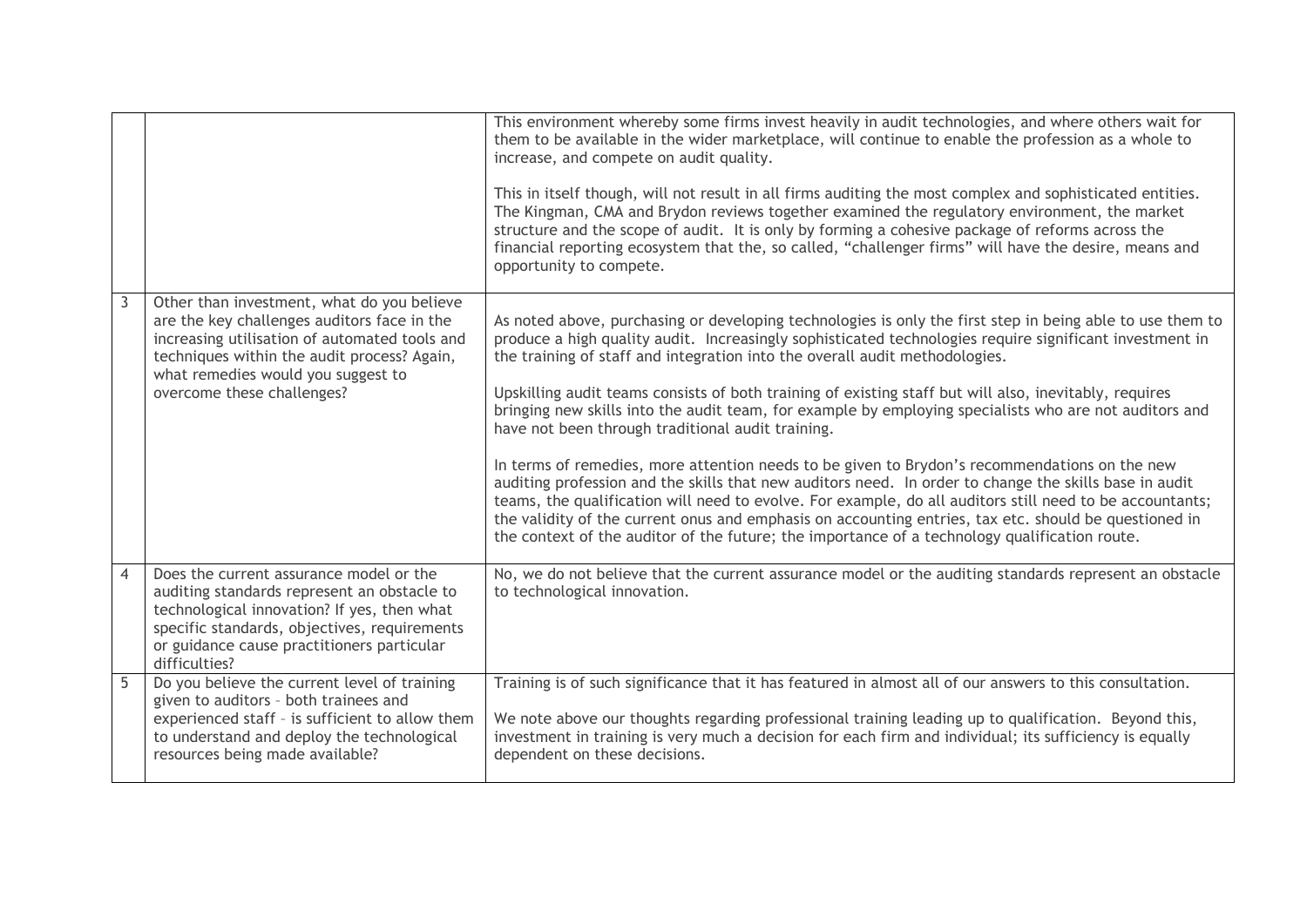|                |                                                                                                                                                                                                                                                                                          | As a firm, we believe in the value of training and have invested heavily in it. We have also found<br>though, that as technologies become increasingly complex, both in regard to audited entities systems<br>and our own audit tools that a smaller group of specialist and champions is needed to fully understand<br>the complex IT environments and achieve the full benefits that our tools can offer.<br>Related to this, one should not underestimate the pace of change of technology with corporates and the<br>absolute need for management, and those charged with governance, to have an appropriate degree of<br>understanding of these technologies. It is only by fully understanding complex systems that a CFO can<br>properly be confident that the entity's control environment is appropriately designed and applied to<br>produce high quality, reliable information.                         |
|----------------|------------------------------------------------------------------------------------------------------------------------------------------------------------------------------------------------------------------------------------------------------------------------------------------|--------------------------------------------------------------------------------------------------------------------------------------------------------------------------------------------------------------------------------------------------------------------------------------------------------------------------------------------------------------------------------------------------------------------------------------------------------------------------------------------------------------------------------------------------------------------------------------------------------------------------------------------------------------------------------------------------------------------------------------------------------------------------------------------------------------------------------------------------------------------------------------------------------------------|
| 6              | What firm-wide controls do you believe are<br>appropriate to ensure that new technology is<br>deployed appropriately and consistently with<br>the requirements of the auditing standards,<br>and provides high quality assurance which the<br>firm can assure and replicate more widely? | We believe that the way in which technology is developed and deployed is an important factor in its<br>ability to contribute to high quality audits. All of our proprietary audit technologies have been designed<br>from the outset with their main purpose of being used in our audits. Because of this, we have focussed<br>on complete documentation, robust testing, high quality training and a controlled roll-out; all designed<br>to enable our firm to achieve the best quality outcomes, and in compliance with ISQC1. However, we<br>appreciate that technologies with grand promises of value are being invented frequently and that there<br>is certainly demand to use them in a shorter timeframe than such diligence allows; a lightly-tested<br>product with inadequate training and a fragmented roll-out, might meet certain user expectations but<br>will not produce a high quality outcome. |
|                |                                                                                                                                                                                                                                                                                          | These factors are even more critical in the context of global audit networks. Many of our technologies<br>are globally deployed and we need the assurance that technologies used globally by all our network<br>firms are inherently reliable and appropriately used; our development processes allow for this.                                                                                                                                                                                                                                                                                                                                                                                                                                                                                                                                                                                                    |
|                |                                                                                                                                                                                                                                                                                          | Similarly, currently only an emerging issue, but in the future as technologies become increasingly<br>sophisticated challenges may arise in relation to using component auditors outside of the network. To<br>some extent the proposed ISQM 1 starts to recognise such issues and we anticipate that this will require,<br>from all firms and networks, more stringent documentation around new technologies to ensure that<br>they are fit for purpose and are reliable.                                                                                                                                                                                                                                                                                                                                                                                                                                         |
| $\overline{7}$ | Are you aware of the use of new technologies<br>in analysing and interpreting information<br>provided by auditors - including, for example,<br>auditor's reports? If yes, then do you foresee<br>implications for the form and content of<br>auditor's reports?                          | We do not have examples of such technology in relation to investors using it to review audit reports.<br>If such technology is used then, like all tools, it will be important for the users to understand not only<br>the value it brings but also the limits of such technology. The messaging in audit reports is very specific<br>to the facts and circumstances or the organisation and often requires the use of nuanced language. If<br>used inappropriately, as a blunt instrument, such technologies could lead to inappropriate conclusions<br>and misinterpretations.                                                                                                                                                                                                                                                                                                                                   |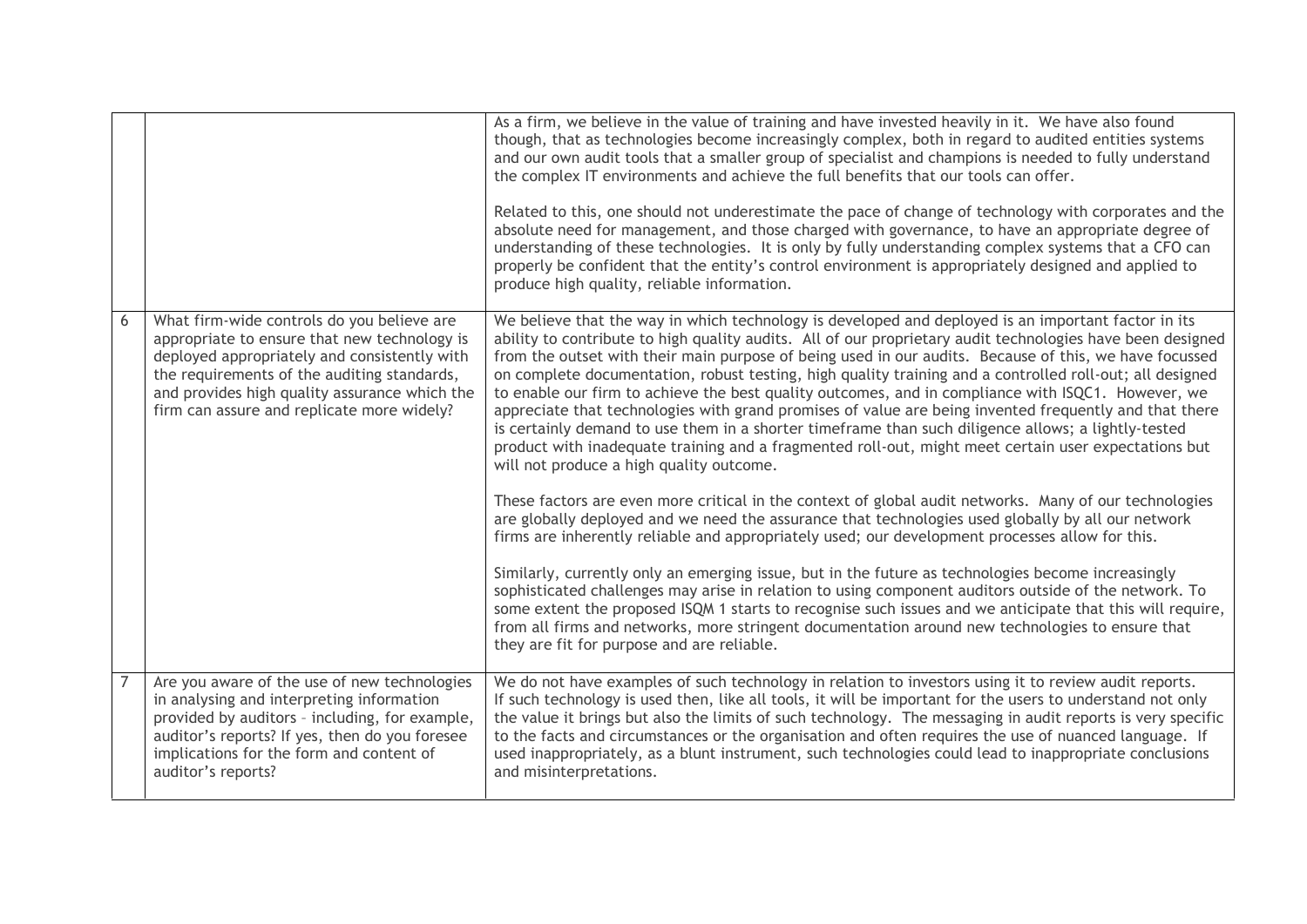| $\,8\,$ | What do you see as being the main ethical<br>implications arising from the greater use of<br>technology and analytics in an audit?                                                                                                                                         | The ethical and independence issues in emerging technologies are significant and are likely to become<br>even more so as technology evolves.<br>With regards to independence, currently some of the more challenging areas include:<br>Non-audit services: ensuring standards and application material keeps pace with technology<br>$\bullet$<br>developments;<br>Self-interest, self-review and management threats related to business relationships when<br>providing or licencing technology and services to clients.<br>Similar threats when providing increasingly valuable insights into clients business and systems as<br>a by-product of audit procedures;<br>Independence aside, there are a number of wider aspects of ethics that are impacted by emerging<br>technologies, including:<br>Early stage, but concerning, research concerning the fallibility of AI in terms of important<br>$\bullet$<br>ethical issues such as bias and discrimination<br>The use of data<br>$\bullet$<br>IA and machine learning in the context and application of the fundamental principles of a<br>professional accountant, including aspects such as requirements in the IESBA Code regarding<br>Professional Competence and Due Care.<br>Questions as to the extent to which the decision making of AI should be transparent<br>$\bullet$ |
|---------|----------------------------------------------------------------------------------------------------------------------------------------------------------------------------------------------------------------------------------------------------------------------------|---------------------------------------------------------------------------------------------------------------------------------------------------------------------------------------------------------------------------------------------------------------------------------------------------------------------------------------------------------------------------------------------------------------------------------------------------------------------------------------------------------------------------------------------------------------------------------------------------------------------------------------------------------------------------------------------------------------------------------------------------------------------------------------------------------------------------------------------------------------------------------------------------------------------------------------------------------------------------------------------------------------------------------------------------------------------------------------------------------------------------------------------------------------------------------------------------------------------------------------------------------------------------------------------------------------------------------------------|
| 9       | Do you believe there is value in the UK having                                                                                                                                                                                                                             | Yes, a common data standard has numerous advantages. It could form the backbone on which future                                                                                                                                                                                                                                                                                                                                                                                                                                                                                                                                                                                                                                                                                                                                                                                                                                                                                                                                                                                                                                                                                                                                                                                                                                             |
|         | consistent data standards to support high<br>quality audit, similar to that developed in the<br>US?                                                                                                                                                                        | technologies can build; allowing for much easier conversion of data for use in tools and has value for<br>both structured and unstructured data, as well as reducing the barriers to entry for smaller firms.                                                                                                                                                                                                                                                                                                                                                                                                                                                                                                                                                                                                                                                                                                                                                                                                                                                                                                                                                                                                                                                                                                                               |
| 10      | Do you agree that threats to auditor<br>independence may arise through the provision<br>of wider business insights (not as part of the<br>audit itself) drawn from the interrogation<br>company data? If so, what measures would<br>mitigate this risk from crystallising? | Yes. This is a complex area to consider but, at its simplest, it risks blurring the line between being an<br>auditor and an advisor; particularly where these insights are key to management decision making and<br>provided regularly.<br>Also, whilst not strictly an ethical issue, the increasing deployment of identical technologies at audit<br>firms and audited entities also has implications for scepticism and the predictability of audit testing;<br>both of which are important factors in delivering a high quality audit.                                                                                                                                                                                                                                                                                                                                                                                                                                                                                                                                                                                                                                                                                                                                                                                                  |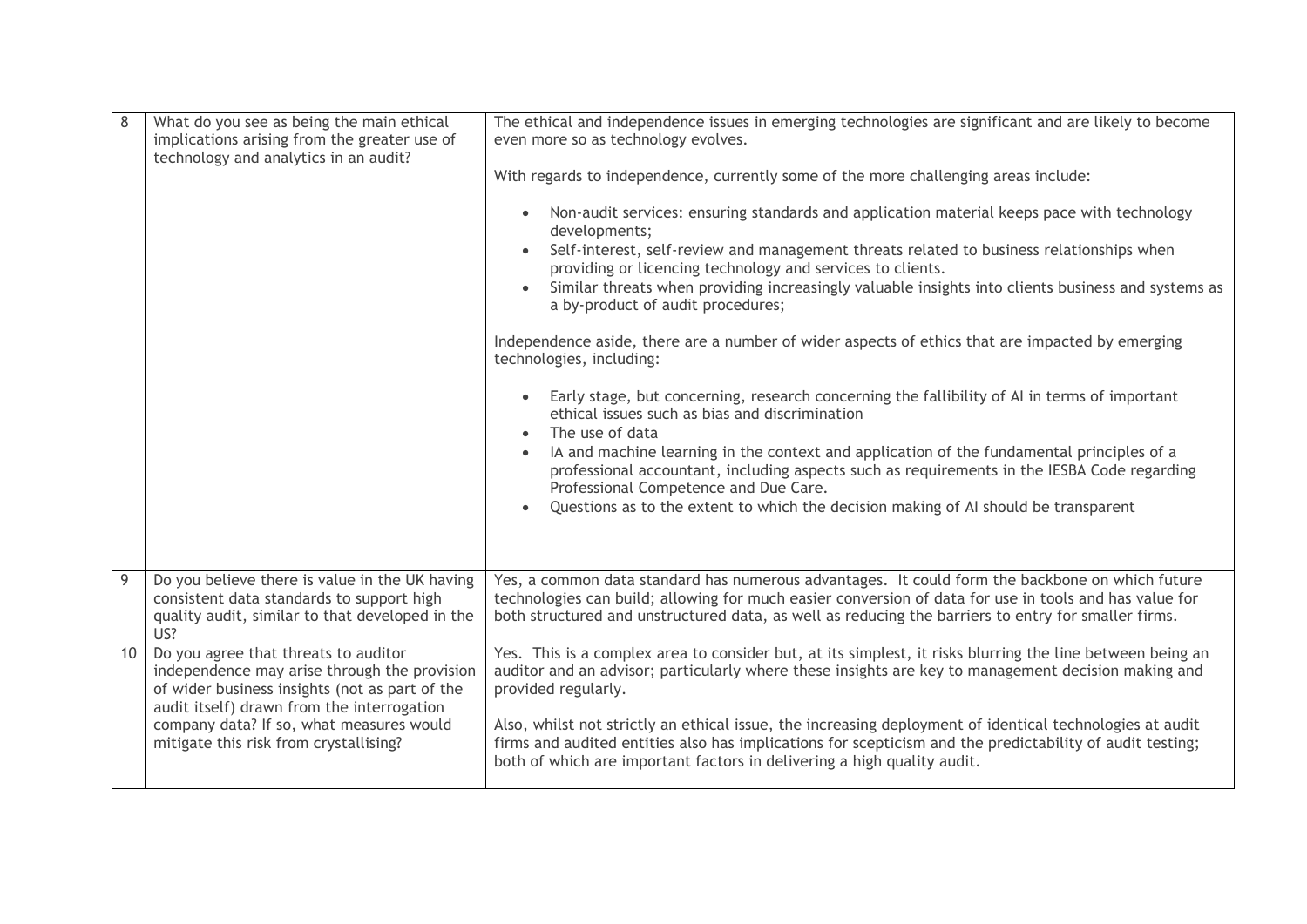|    |                                                                                                                                                                                                                                               | These are not a future issue, they are considerations for auditors now. The independence risk is<br>mitigated by using one's professional judgement as to when such insights start to impinge on<br>independence. The reality is that the facts and circumstances are so complex and nuanced that this is<br>likely to remain an area where professional judgement should be properly exercised. In our view, any<br>attempt to reduce this down to a simply blunt 'rule' risks resulting in the unintended consequence of<br>denying entities valuable insights that ultimately benefit shareholders and other s172 stakeholders.                                                                                                                                                                          |
|----|-----------------------------------------------------------------------------------------------------------------------------------------------------------------------------------------------------------------------------------------------|-------------------------------------------------------------------------------------------------------------------------------------------------------------------------------------------------------------------------------------------------------------------------------------------------------------------------------------------------------------------------------------------------------------------------------------------------------------------------------------------------------------------------------------------------------------------------------------------------------------------------------------------------------------------------------------------------------------------------------------------------------------------------------------------------------------|
| 11 | Do you agree that audit documentation can<br>be more challenging when an audit has been<br>conducted with automated tools and<br>techniques? If so, please identify specific<br>areas where is a problem.                                     | Yes, documentation can be challenging, particularly where the 'decision making' in the technologies<br>lacks transparency. Our observations are that this these challenges are particularly prevalent if a tool<br>has not been designed from the very outset as an 'audit technology'. If tools are designed with<br>documentation and transparency in mind from the outset then this is often less of an issue.<br>Transparency and the crystallisation of documentation, at the time of use, we believe will become even<br>more important as machine learning and AI technologies become more prevalent. We can foresee<br>difficulties where decisions made by machine change from one day to the next based on dynamic data<br>points, which will be difficult or impossible to explain in hindsight. |
| 12 | Have you encountered challenges in dealing<br>with the volume of 'exceptions' arising from<br>the use of more complex or comprehensive<br>data analytic procedures?                                                                           | This is cited as a common difficulty. Typically, we find this is encountered where the selection criteria<br>is ineffective in highlighting 'true exceptions'. However, even in these situations it is often valid to<br>consider the result helpful in stratifying the population into ones with different risk characteristics, and<br>subject them to more traditional audit testing techniques.                                                                                                                                                                                                                                                                                                                                                                                                         |
| 13 | Do you agree that the use of third-party<br>technology vendors raises potential ethical<br>challenges for auditors and, if so, which<br>potential safeguards would you see as<br>effective in reducing this threat to an<br>acceptable level? | Third party vendors provide a valuable role in a competitive and open audit market. Their role in<br>providing audit technology is not new, it has been a function of the audit market for many years.<br>Similarly, the benefits and challenges they brings are not new.<br>The most pressing ethical, audit quality and documentation challenges are similar to the ones detailed<br>elsewhere in our answers, however, the difference perhaps is that the purchaser of the technology (the<br>audit firm) has less insight and transparency into the quality and reliability of the technology and is not<br>able to perform their own assessments e.g the extent to which AI technologies is inherently biased.                                                                                         |
| 14 | Do you agree that the increasing usage of<br>third-party providers presents challenges in<br>audit documentation and, where relevant,<br>how have you dealt with this?                                                                        | The majority of our audit technologies are proprietary and developed in-house. To the extent we use<br>third party providers, we have not experienced any significant issues.                                                                                                                                                                                                                                                                                                                                                                                                                                                                                                                                                                                                                               |